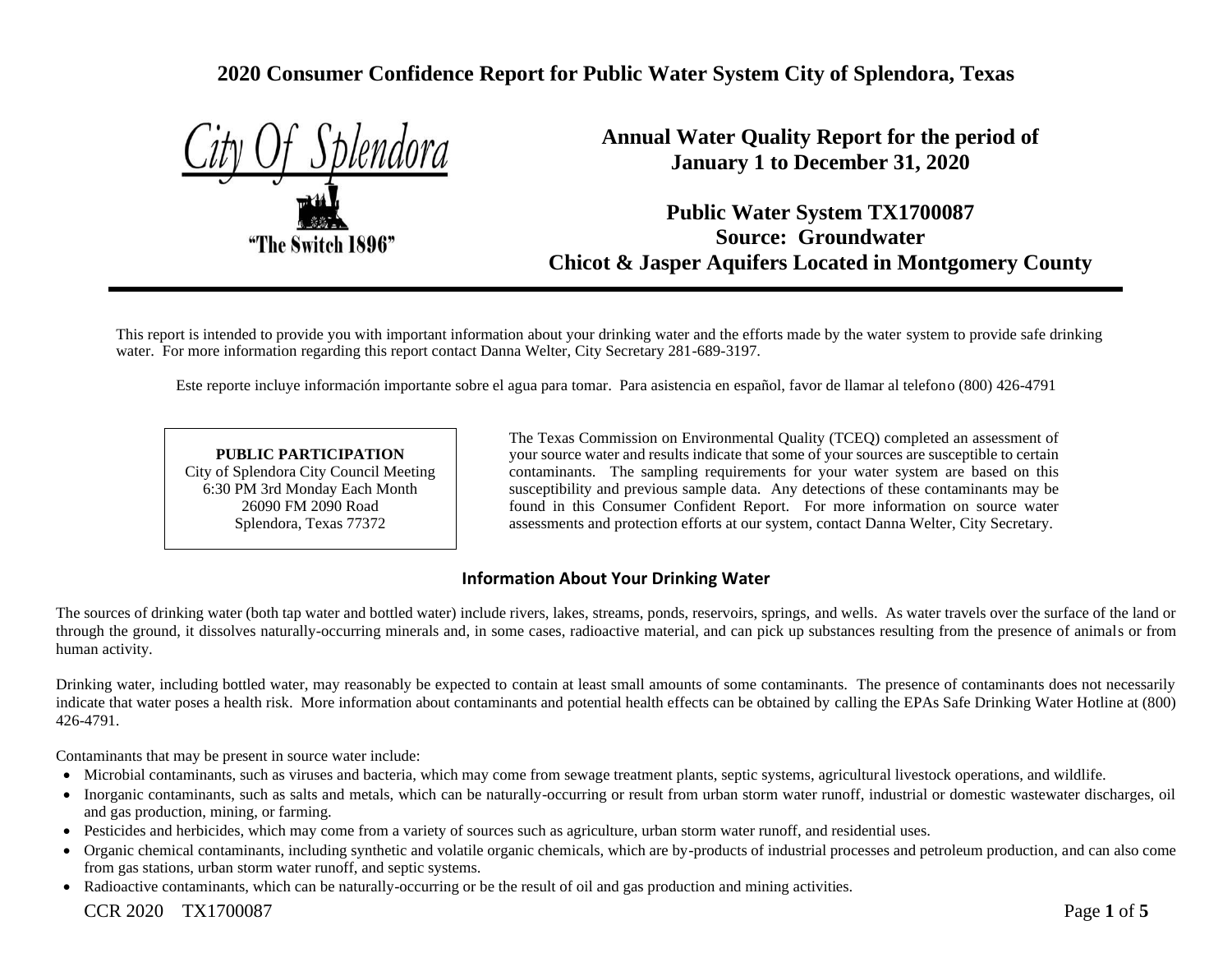In order to ensure that tap water is safe to drink, EPA prescribes regulations which limit the amount of certain contaminants in water provided by public water systems. FDA regulations establish limits for contaminants in bottled water which must provide the same protection for public health.

Contaminants may be found in drinking water that may cause taste, color, or odor problems. These types of problems are not necessarily causes for health concerns. For more information on taste, odor, or color of drinking water, please contact the system's business office.

You may be more vulnerable than the general population to certain microbial contaminants, such as Cryptosporidium, in drinking water. Infants, some elderly, or immunocompromised persons such as those undergoing chemotherapy for cancer; persons who have undergone organ transplants; those who are undergoing treatment with steroids; and people with HIV/AIDS or other immune system disorders, can be particularly at risk from infections. You should seek advice about drinking water from your physician or health care providers. Additional guidelines on appropriate means to lessen the risk of infection by Cryptosporidium are available from the Safe Drinking Water Hotline (800-426-4791).

If present, elevated levels of lead can cause serious health problems, especially for pregnant women and young children. Lead in drinking water is primarily from materials and components associated with service lines and home plumbing. We are responsible for providing high quality drinking water, but we cannot control the variety of materials used in plumbing components. When your water has been sitting for several hours, you can minimize the potential for lead exposure by flushing your tap for 30 seconds to 2 minutes before using water for drinking or cooking. If you are concerned about lead in your water, you may wish to have your water tested. Information on lead in drinking water, testing methods, and steps you can take to minimize exposure is available from the Safe Drinking Water Hotline or at http://www.epa.gov/safewater/lead.

#### **Information About Source Water**

The TCEQ completed an assessment of your source water and results indicated that some if your sources are susceptible to certain contaminants. The sampling requirements for your water system are based on this susceptibility and previous sample data. Any detection of these contaminants may be found in this Consumer Confidence Report. For more information on source water assessments and protection efforts at our system, contact Danna Welter, City Secretary 281-689-3197.

Source Water Assessment URL: <http://www.tceq.texas.gov/gis/swaview>Drinking Water Watch URL: [http://dww2.tceq.texas.gov/DWW/](http://dww2.tceq.texas.gov/DWW)

| <b>Metal</b> | Date<br><b>Sampled</b> | <b>MCLG</b> | <b>Action Level</b><br>(AL) | 90 <sup>th</sup><br>Percentile | # Sites<br>Over<br>AL | <b>Units</b> | <b>Violation</b> | <b>Likely Source of Contamination</b>                                                                      |
|--------------|------------------------|-------------|-----------------------------|--------------------------------|-----------------------|--------------|------------------|------------------------------------------------------------------------------------------------------------|
| Copper       | 2020                   | . .3        | 1.3                         | 0.0794                         |                       | ppm          | N                | Erosion of natural deposits; Leaching from wood<br>preservatives; Corrosion of household plumbing systems. |
| Lead         | 2020                   |             |                             | 5.74                           |                       | ppb          | N                | Corrosion of household plumbing systems; Erosion of<br>natural deposits.                                   |

## **2020 Regulated Contaminants Detected**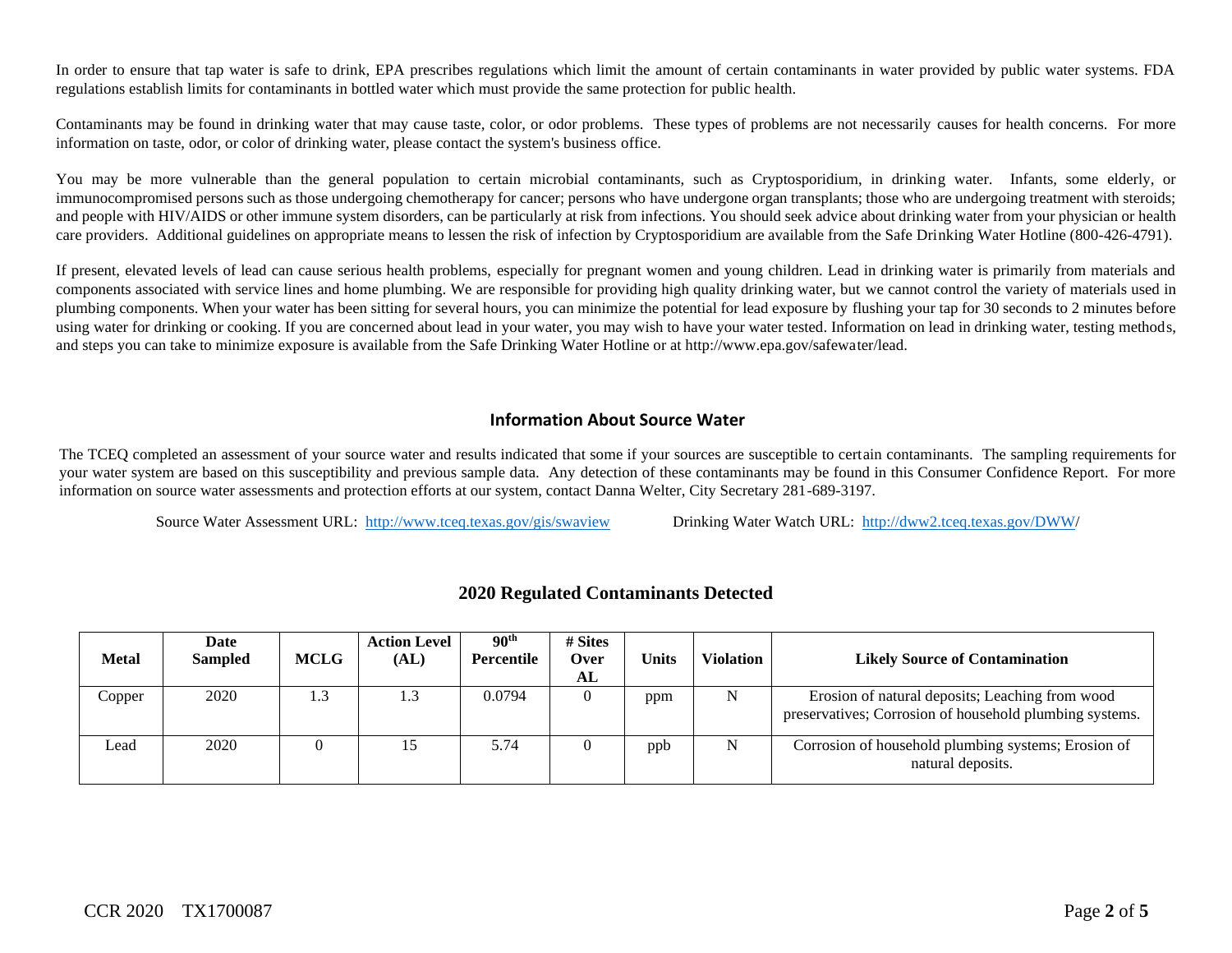#### **2020 Water Quality Test Results**

| <b>Disinfection By-Products</b>  | Collection<br>Date | <b>Highest Level</b><br>Detected (1) | Range of<br><b>Individual Samples</b> | <b>MCLG</b>          | <b>MCL</b> | <b>Units</b> | <b>Violation</b> | <b>Likely Source of</b><br>Contamination     |
|----------------------------------|--------------------|--------------------------------------|---------------------------------------|----------------------|------------|--------------|------------------|----------------------------------------------|
| Total Trihalomethanes (<br>TTHM) | 2020               |                                      | $6.1 - 6.1$                           | No goal for<br>total | 80         | ppb          |                  | By-product of drinking water<br>disinfection |

(1) The value in the Highest Level or Average Detected column is the highest average of all TTHM sample results collected at a location over a year.

| <b>Inorganic</b><br>C <b>ontaminants</b> | <b>Collection</b><br>Date | <b>Highest Level</b><br><b>Detected</b> | <b>Range of Individual</b><br><b>Samples</b> | <b>MCLG</b> | <b>MCL</b> | <b>Units</b> | <b>Violation</b> | <b>Likely Source of Contamination</b>                                                           |
|------------------------------------------|---------------------------|-----------------------------------------|----------------------------------------------|-------------|------------|--------------|------------------|-------------------------------------------------------------------------------------------------|
| Barium                                   | 04/08/2019                | 0.125                                   | $0.117 - 0.125$                              |             |            | ppm          | N                | Discharge of drilling wastes; Discharge from metal<br>refineries; Erosion of natural deposits.  |
| Nitrate (measured)<br>as Nitrogen)       | 2020                      | 0.07                                    | $0.06 - 0.07$                                | 10          | 10         | ppm          | N                | Runoff from fertilizer use; Leaching from septic tanks,<br>sewage, Erosion of natural deposits. |
| Nitrite (measured)<br>as Nitrogen)       | 02/24/2015                | 0.01                                    | $0 - 0.01$                                   |             |            | ppm          | N                | Runoff from fertilizer use; Leaching from septic tanks,<br>sewage, Erosion of natural deposits. |

| <b>Radioactive Contaminants</b> | <b>Collection</b> | <b>Highest Level</b> | <b>Range of Individual</b> | MCLG | MCL | <b>Units</b>             | <b>Violation</b> | <b>Likely Source of Contamination</b>   |
|---------------------------------|-------------------|----------------------|----------------------------|------|-----|--------------------------|------------------|-----------------------------------------|
|                                 | Date              | Detected             | Samples                    |      |     |                          |                  |                                         |
| Beta/photon emitters            | 04/08/2019        |                      | $0 - 4$                    |      | 50  | $\text{pCi}/\text{L}(2)$ |                  | Decay of natural and man-made deposits. |
| Combined Radium 226/228         | 04/08/2019        |                      | 1.5-1.5                    |      |     | pCi/L                    |                  | Erosion of natural deposits.            |

(2) EPA considers 50 pCi/L to be the level of concern for beta particles.

## **2020 Disinfectant Residual**

| <b>Disinfectant</b> | Year | Average<br>Level ppm | <b>Minimum</b><br>Level ppm | <b>Maximum</b><br>Level ppm | <b>MRDL</b> | <b>MRDLG</b> | <b>Violation</b> | <b>Source</b>                            |
|---------------------|------|----------------------|-----------------------------|-----------------------------|-------------|--------------|------------------|------------------------------------------|
| Chlorine (Free)     | 2020 | 1.26                 | 0.60                        | 1.87                        | 4.0         | 4.0          | $\mathbf N$      | Water additive used to control microbes. |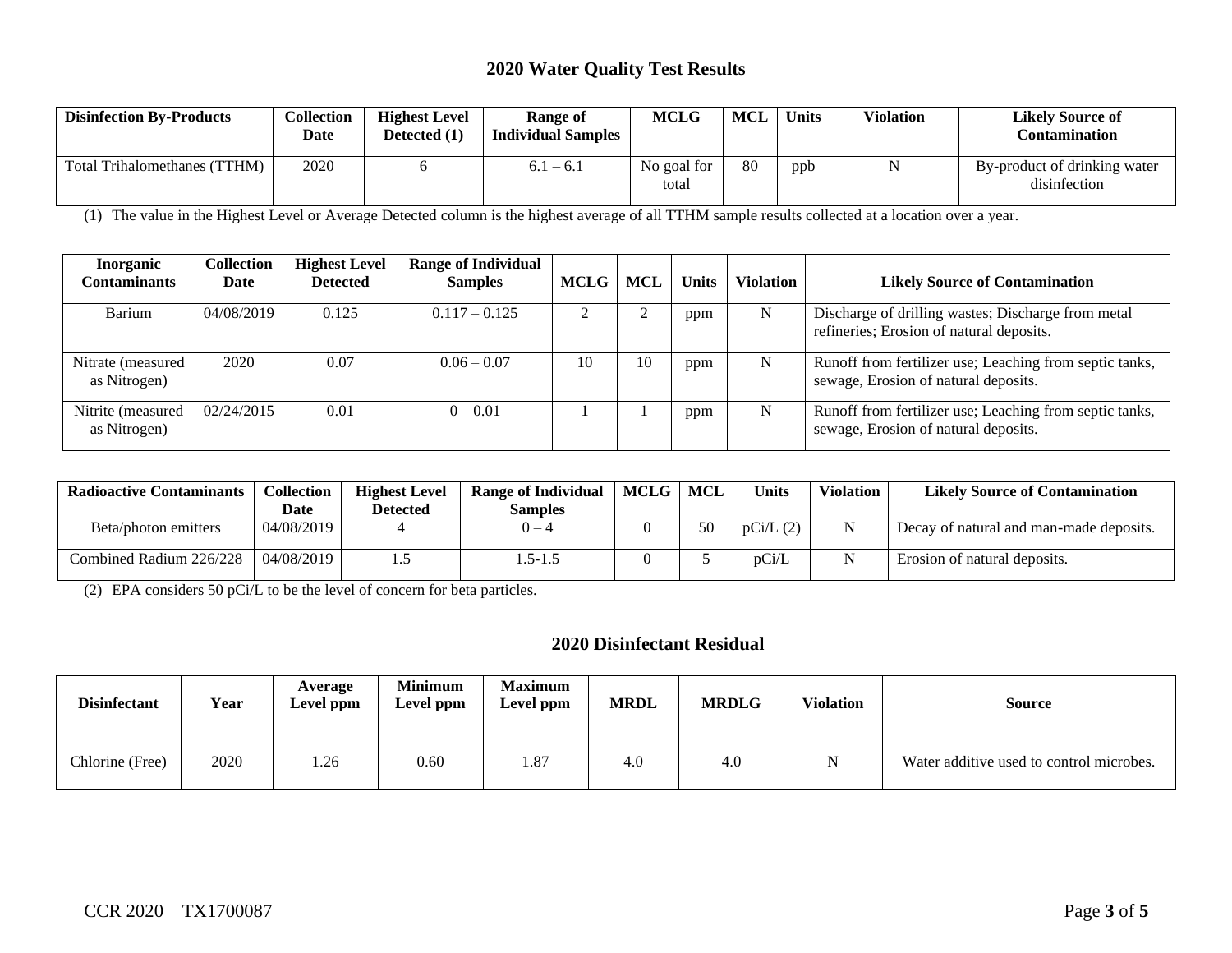#### **2020 Violations**

| <b>Chlorine</b>                                                                                                                                                                                                                                         |                        |                      |                                                                                                                                                                                                      |  |  |  |  |  |
|---------------------------------------------------------------------------------------------------------------------------------------------------------------------------------------------------------------------------------------------------------|------------------------|----------------------|------------------------------------------------------------------------------------------------------------------------------------------------------------------------------------------------------|--|--|--|--|--|
| Some people who use water containing chlorine well in excess of the MRDL could experience irritating effects to their eyes and nose. Some people who drink water<br>containing chlorine well in excess of the MRDL could experience stomach discomfort. |                        |                      |                                                                                                                                                                                                      |  |  |  |  |  |
| <b>Violation Type</b>                                                                                                                                                                                                                                   | <b>Violation Began</b> | <b>Violation End</b> | <b>Violation Explanation</b>                                                                                                                                                                         |  |  |  |  |  |
| Disinfectant Level Quarterly<br>Operating Report (DLQOR)                                                                                                                                                                                                | 01/01/2020             | 03/31/2020           | We failed to submit the Disinfectant Level Quarterly Operating Report to the Texas<br>Commission on Environmental Quality for the January-February-March Quarter 2020 by the<br>report due deadline. |  |  |  |  |  |

#### **Consumer Confidence Rule**

The Consumer Confidence Rule requires community water systems to prepare and provide to their customers annual consumer confidence reports on the quality of the water delivered by the systems.

| <b>Violation Type</b> | <b>Violation Began</b> | <b>Violation End</b> | <b>Violation Explanation</b>                                                                                                                                                                                                       |
|-----------------------|------------------------|----------------------|------------------------------------------------------------------------------------------------------------------------------------------------------------------------------------------------------------------------------------|
| <b>CCR</b> Report     | 07/01/2020             | 05/12/2021           | We failed to submit a paper copy of the 2019 City of Splendora Consumer Confidence Report<br>along with the submitted TCEQ Certificate of Delivery to the Texas Commission on<br>Environmental Quality by the report due deadline. |